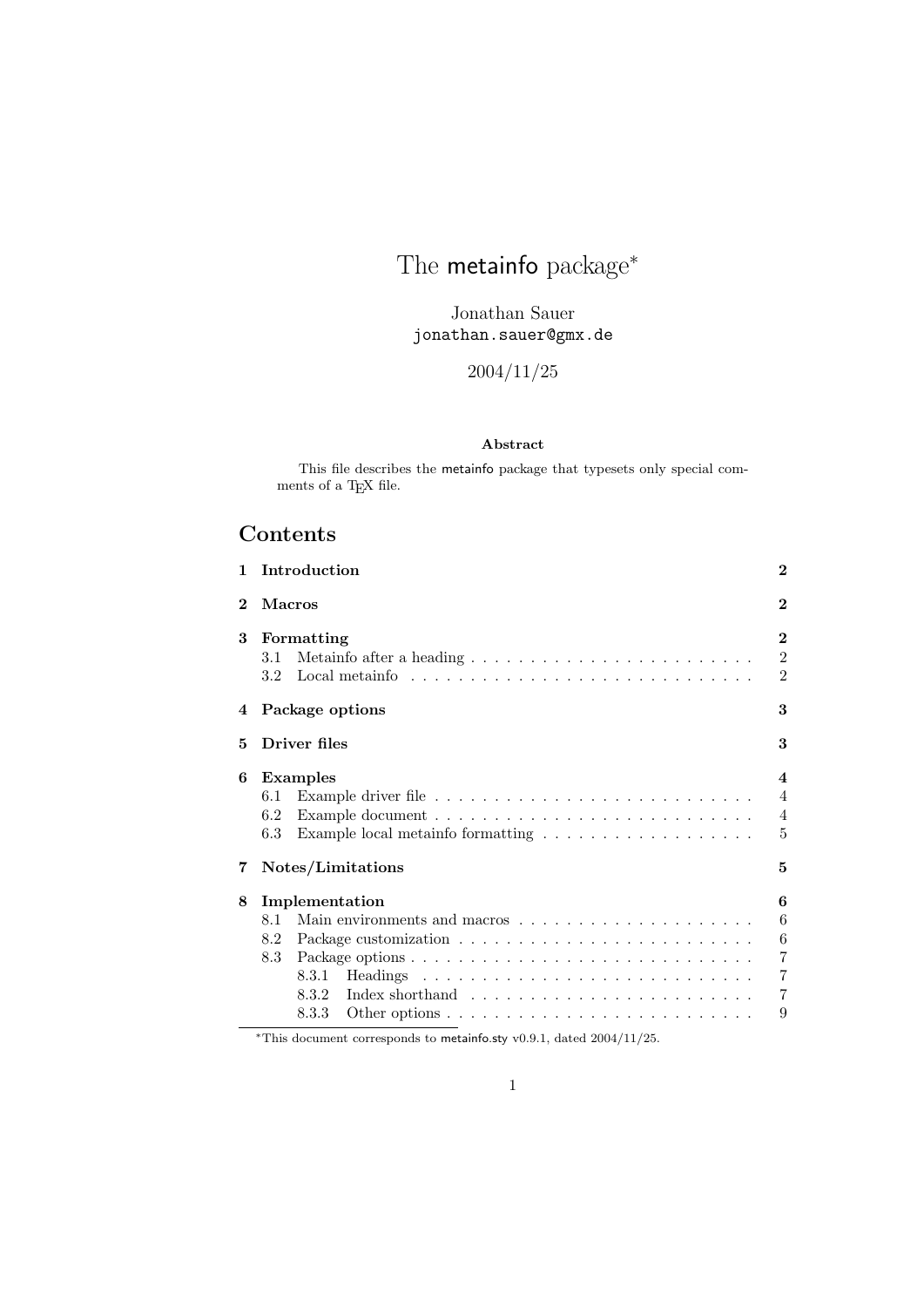|  | 8.4.1 General definitions and flags 9 |  |
|--|---------------------------------------|--|
|  |                                       |  |
|  |                                       |  |
|  |                                       |  |

## 1 Introduction

Suppose you write a text and include some annotations for yourself that are not printed, i.e. an explanation of a pun or a short summary of the current chapter in order to be able to later create a summary of the whole text. Then it would be nice to be able to extract these annotations and typeset them separately. This package provides the macro \typesetmetainfo to typeset only these annotations (herein called 'metainfo', as they are information about the information contained in the text).

## 2 Macros

\typesetmetainfo Usage: \typesetmetainfo  $\{\hat{file}\}.$ 

Typesets the metainfo of the T<sub>EX</sub> file  $\langle file \rangle$ . Anything not a metainfo—text, preamble—is skipped.

## 3 Formatting

### 3.1 Metainfo after a heading

Any comments following a line with a heading are considered a metainfo and are typeset as if they were normal text. The first line that does not begin with a percent sign finishes the metainfo.

A heading is started by a macro defined in \\mi@@MIbeginnings. Normally this macro contains \chapter, \section, \subsection, and \subsubsection, but you can of course redefine it.

The heading itself is typeset as well, before the metainfo, resulting all metainfo being typeset using the outline of the normal document. Note that when writing a heading, some restriction apply:

- 1. The heading macro must be at the beginning of the line.
- 2. Any parameters of the macro must be on the same line. (parameters split over several lines might work, but they are not guaranteed to)

### 3.2 Local metainfo

There is another way to include metainfo in a document, that is as a *local metainfo*. A local metainfo is a metainfo not following a heading; instead they can appear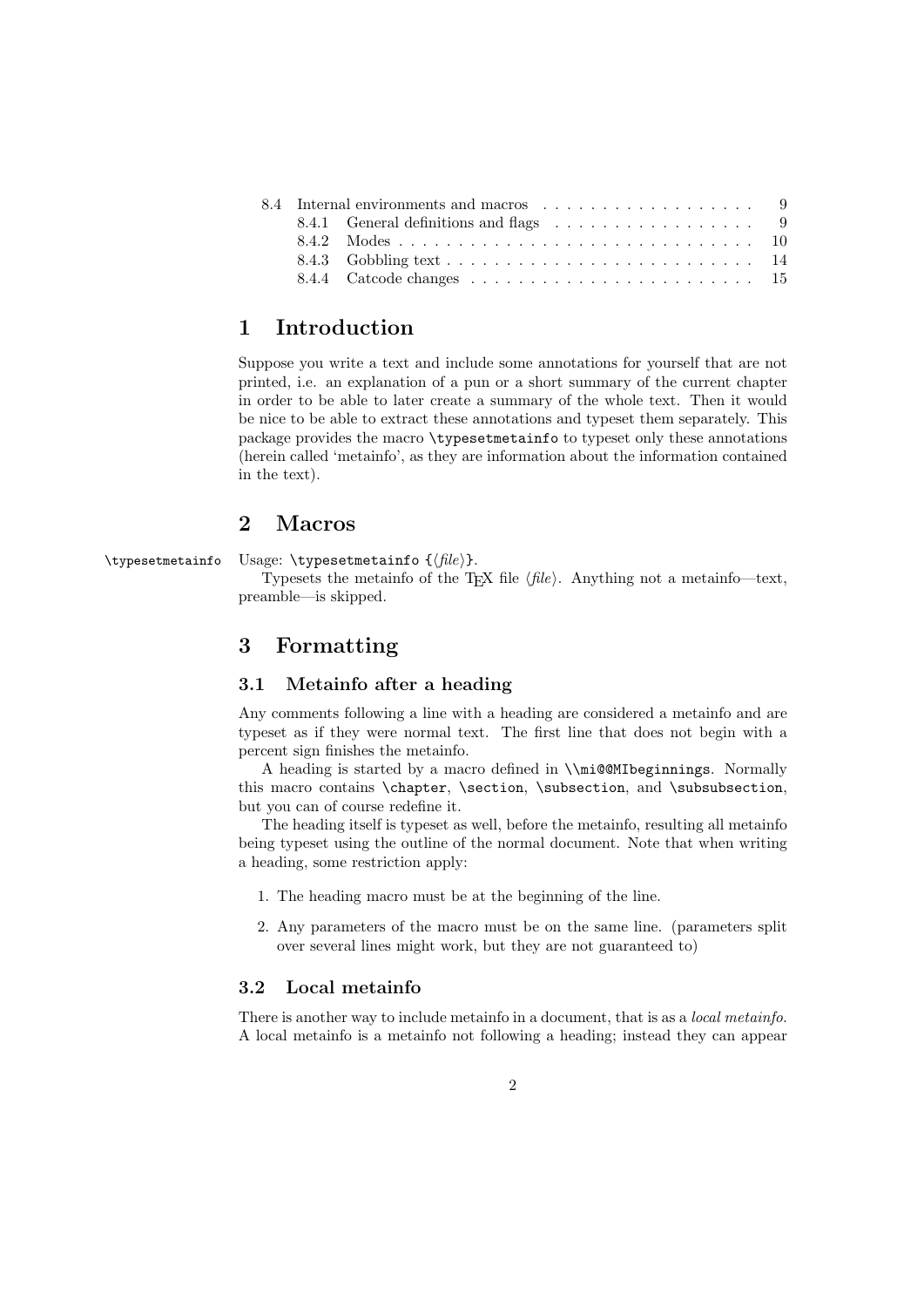anywhere in the text. They start with a double percent sign at the beginning of the line  $(\mathcal{X}\mathcal{X})$ ; the line itself is then typeset as a metainfo as well as all the following lines beginning with a % (just as a metainfo following a heading). The first line that does not begin with a percent sign finishes the local metainfo.

You can format a local metainfo using three macros. (see section 6.3 on page 5 for an example how to customize them.)

- 1. \mi@@firstlocalMItext: The contents of this macro is inserted before the first local metainfo of a chapter.
- 2. \mi@@lastlocalMItext: The contents of this macro is inserted after the last local metainfo of a chapter.
- 3. \mi@@everylocalMItext: The contents of this macro is inserted before every local metainfo.

Note If you change these macros in your document preamble or your main document opposed to a package file, you must surround them with **\makeatletter** and \makeatother, as shown in the example below.

## 4 Package options

The following package options exist:

- compactheadings Changes the section headings to be more compact in order to save some space.
- indexshorthand Provides shorthands for indexing. ^{htexti} indexes and typesets  $\langle text \rangle$ ,  $\hat{\ }$ { $\langle text \rangle$ } only indexes it.<sup>1</sup> For indexing, the standard index macro \index is used.

These macros only work in text mode; in math mode,  $\hat{\ }$  is a superscript as predefined in LATEX.

listlocalmetainfo Changes the macros \mi@@firstlocalMItext, \mi@@lastlocalMItext and \mi@@everylocalMItext (described in the section above) to itemize the local metainfo.

## 5 Driver files

In order to typeset only the metainfo of a document, a special driver file is needed. This driver loads the packages necessary for typesetting the metainfo (at least the package metainfo) and inputs the document to be typeset using \typesetmetainfo.

<sup>1</sup>These shorthands have been inspired by Donald E. Knuth's own index macros used for the TEXbook.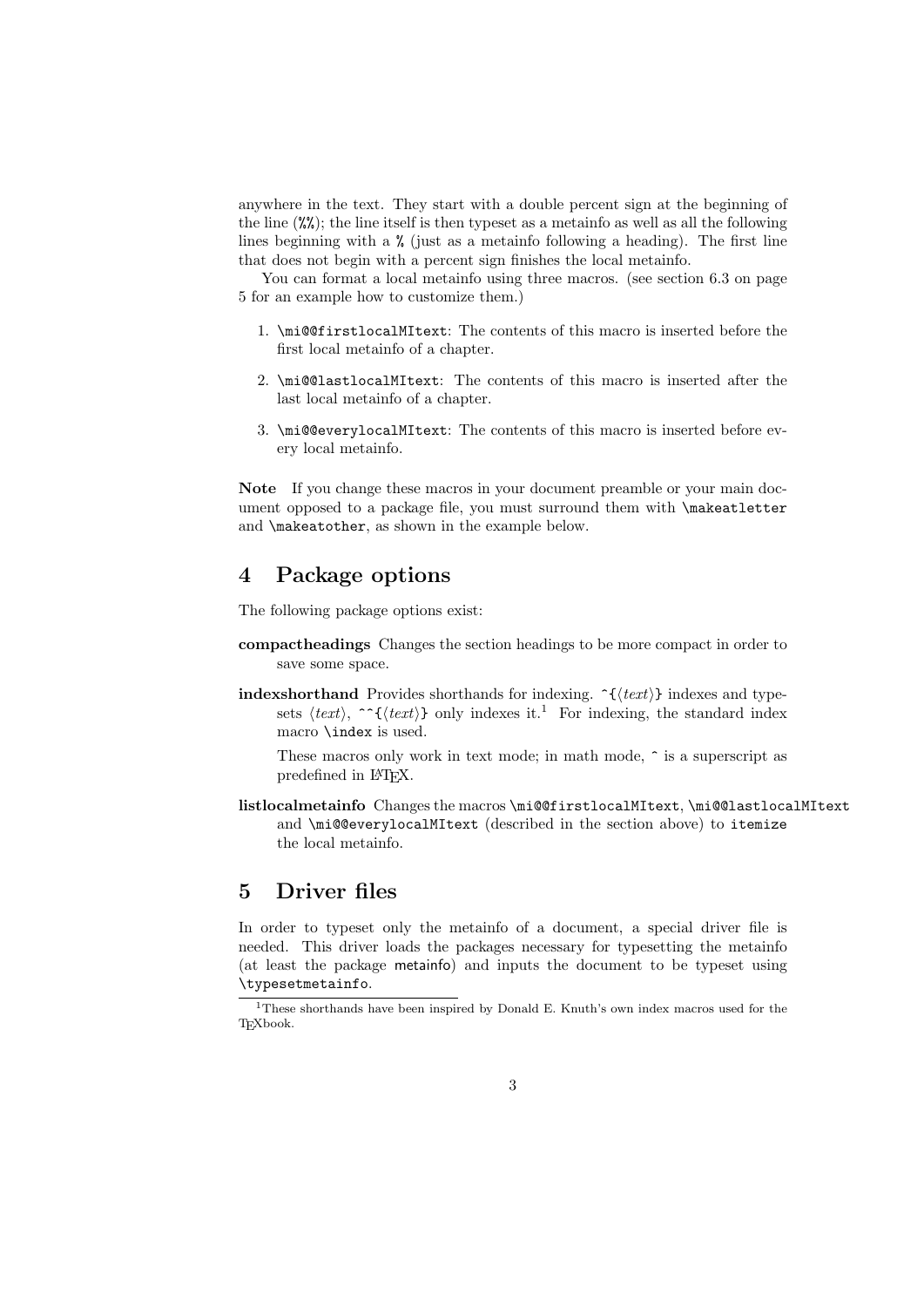Note No package of the document processed using \typesetmetainfo is loaded, as the \usepackage macros are skipped. The same is true for any definitions in the document preamble or elsewhere: They are skipped, so if the metainfo relies on these definitions, they have to be included in the driver as well.

## 6 Examples

### 6.1 Example driver file

The following driver file typesets the metainfo of the TEX file 'example.tex' using compact headings:

```
\documentclass{book}
\usepackage[compactheadings]{metainfo}
```

```
\begin{document}
\typesetmetainfo{example}
\end{document}
```
### 6.2 Example document

If we save the following file as 'example.tex' and process it using the driver file in the example above . . .

```
\documentclass{minimal}
\usepackage{testpackage}
```
\begin{document}

\chapter{Chapter 1} % Metainfo for chapter 'Chapter 1'

\section{Section 1} % Metainfo for section 'Section 1'

This is some text.

```
\chapter{Chapter 2}
\section{Section 2}
% Metainfo for section 'Section 2'
```
This is some more text.

%% Local metainfo. This metainfo is a bit longer, but only % a little bit.

```
\section{Section 3}
% Metainfo for section 'Section 3'
```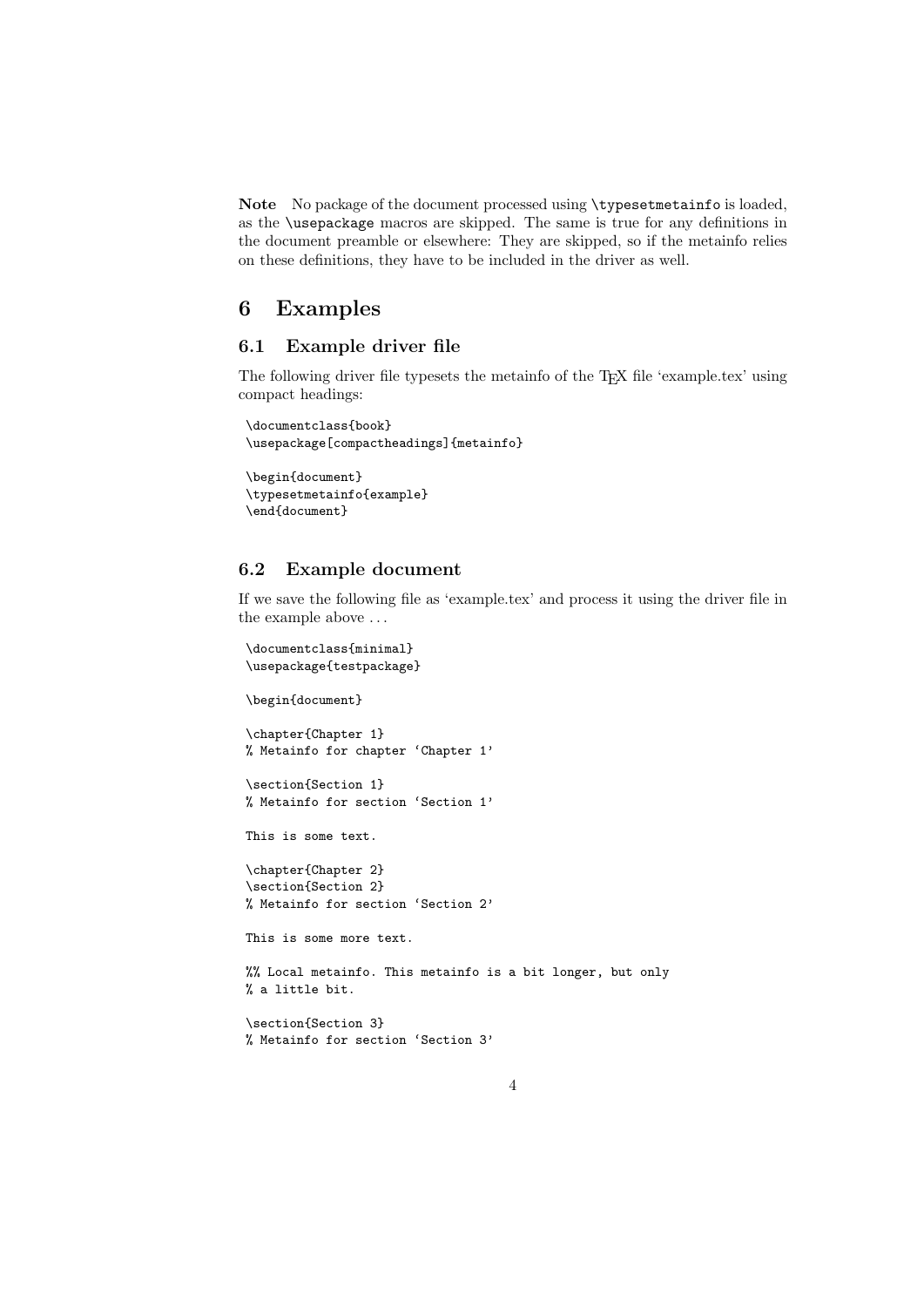\end{document}

 $\dots$  this results in:<sup>2</sup>

Chapter 1 Metainfo for chapter 'Chapter 1'

Section 1 Metainfo for section 'Section 1'

Chapter 2 Section 2 Metainfo for section 'Section 2'

Annotations: Local metainfo. This metainfo is a bit longer, but only a little bit.

Section 3

Metainfo for section 'Section 3'

## 6.3 Example local metainfo formatting

The following macros prefix local metainfo with 'Annotations:' in bold typeface and typesets the local metainfo in an itemize environment:<sup>3</sup>

```
\makeatletter
\def\mi@@firstlocalMItext{%
  \addvspace{\baselineskip}%
  \noindent\textbf{Annotations:}%
  \begin{itemize}%
}
\def\mi@@lastlocalMItext{%
  \end{itemize}%
}
\def\mi@@everylocalMItext{%
  \item\relax%
}
\makeatother
```
## 7 Notes/Limitations

• Any text or macros on the same line as a heading are processed as well, immediately after the heading. Thus you can type \section{foo}\label{sec:foo}

<sup>2</sup>Approximately, as the real formatting will differ slightly from the text typeset here.

<sup>3</sup>Similar to the package option listlocalmetainfo, described in section 4 on page 3 does.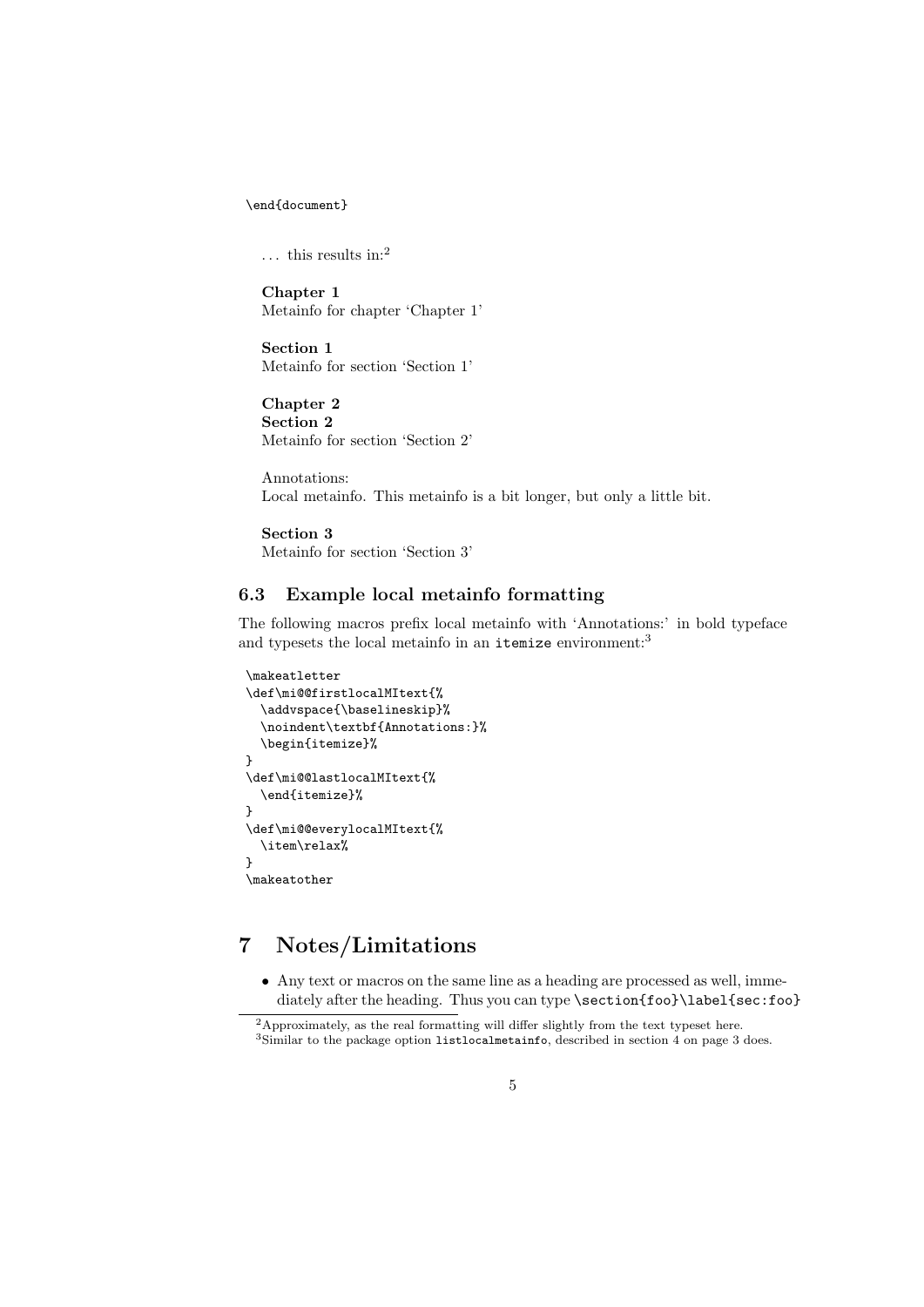and refer to this section inside a metainfo using the label sec:foo.

• The document included using \typesetmetainfo must be a valid LATEX document insofar as that it must contain a document environment, because \end{document} serves as the ending delimiter for typesetting the metainfo.

That also means that any metainfo following \end{document} is not typeset.

## 8 Implementation

### 8.1 Main environments and macros

```
\typesetmetainfo Usage: \typesetmetainfo {\langle file \rangle}.
```
Typesets the metainfo of a document.

1 \newcommand{\typesetmetainfo}[1]{%

- 2 \bgroup%
- 3 \mi@activenewline%
- 4 \mi@emptyactivepercent%
- 5 \mi@otherbraces%
- 6 \ifmi@indexmacros\mi@activehat\fi%

We provide support for the standard LAT<sub>EX</sub> verbatim environment:

- 7 \let\mi@old@verbatim\@verbatim%
- 8 \def\@verbatim{%
- 9 \mi@old@verbatim%
- 10 \mi@verbatimnewline%
- 11 }%

We use the original TEX definition of  $\infty$  (saved by LATEX in  $\@{opinput}$ ), because we must continue with our special processing immediately after  $\langle file \rangle$  has been opened. This is a job for the original  $T_{EX} \in \mathbb{R}$  as it simply switches the input stream to  $\langle file \rangle$  and expands to nothing.

The **\relax** delimits the filename.

```
12 \expandafter\mi@skiplines\@@input#1\relax%
```

```
13 \egroup%
```

```
14 }
```
### 8.2 Package customization

| \mi@@MIbeginnings Stores all the macros that can begin a metainfo.              |  |
|---------------------------------------------------------------------------------|--|
| 15 \def\mi@@MIbeginnings{\chapter\section\subsection\subsubsection}             |  |
| \mi@@firstlocalMItext Stores the text inserted before the first local metainfo. |  |
| 16 \def\mi@@firstlocalMItext{\textbf{Annotations:}\par\noindent}                |  |
| \mi@@lastlocalMItext Stores the text inserted after the last local metainfo.    |  |
| 17\def\mi@@lastlocalMItext{}                                                    |  |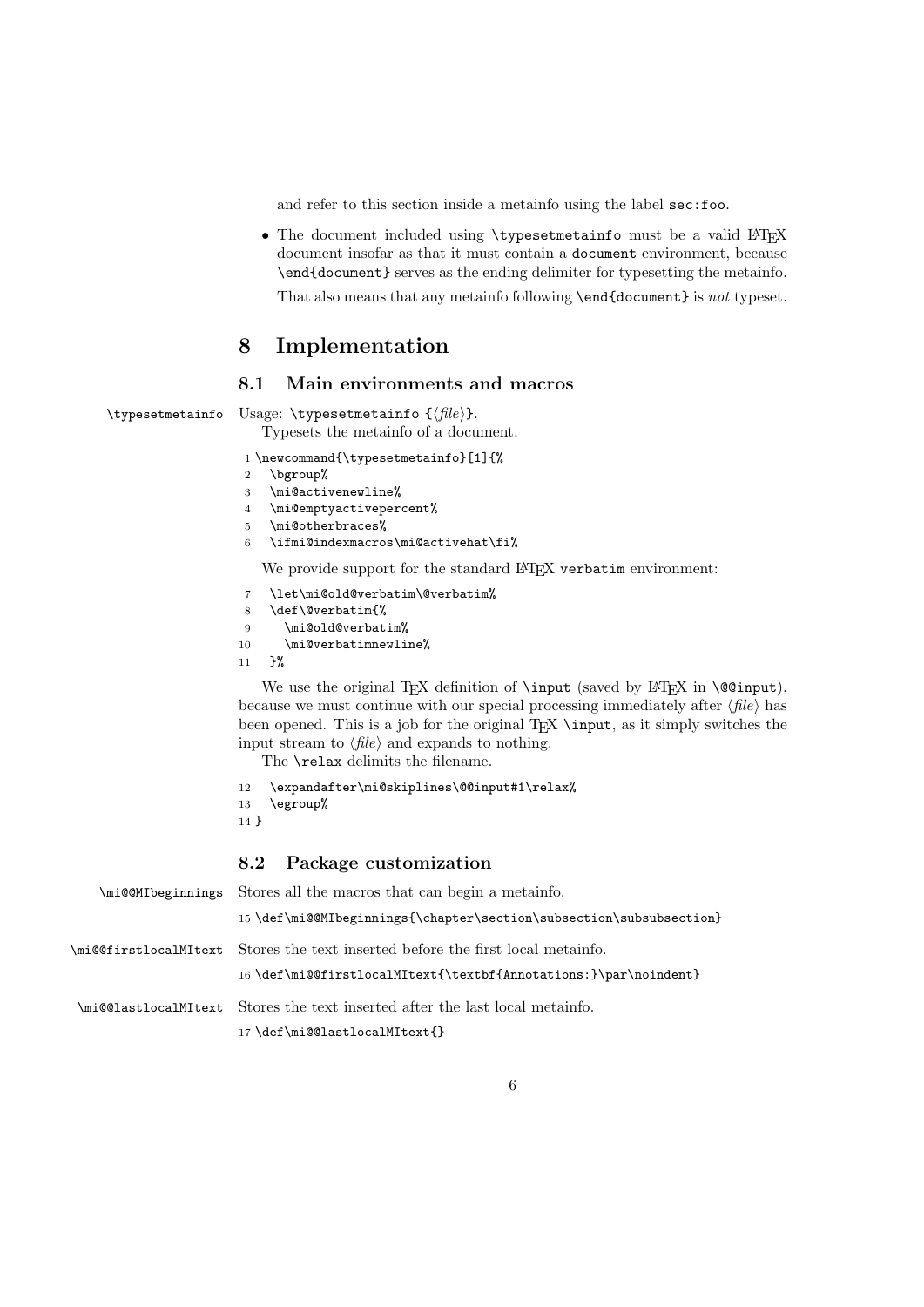\mi@@everylocalMItext Stores the text inserted before every local metainfo.

18 \def\mi@@everylocalMItext{}

### 8.3 Package options

### 8.3.1 Headings

We provide the possibility of changing the headings to a more compact formatting:

```
19 \DeclareOption{compactheadings}{%
20 \@ifundefined{thechapter}{}{%
21 \def\chapter{\@startsection{chapter}{0}{\z@}{-2\baselineskip}%
22 {\baselineskip}{\normalfont\normalsize\bfseries}}%
23 }%
24 \def\section{\@startsection{section}{1}{\z@}{-2\baselineskip}%
25 {\baselineskip}{\normalfont\normalsize\bfseries}}%
26 \def\subsection{\@startsection{subsection}{2}{\z@}{-2\baselineskip}%
27 {\baselineskip}{\normalfont\normalsize\bfseries}}%
28 \def\subsubsection{\@startsection{subsubsection}{3}{\z@}%
29 {-2\baselineskip}{\baselineskip}%
30 {\normalfont\normalsize\bfseries}}%
31 }
```
### 8.3.2 Index shorthand

\ifmi@indexmacros true, if index shorthands specified using the package option indexshorthand are used, otherwise false:

> 32 \newif\ifmi@indexmacros 33 \mi@indexmacrosfalse

We provide the possibility of using the shorthand  $\hat{ }$  for an index entry that is typeset, and ^^ for an index entry that is not typeset:

34 \DeclareOption{indexshorthand}{% 35 \mi@indexmacrostrue%

\mi@hat We save the original meaning of ^. We do not simply use ^ in the \mi@hat. . . macros, because then we would assume that  $\hat{\ }$  is not already an active character before our catcode change (which we will make in \typesetmetainfo). Normally, ^ has catcode 7 (superscript), but if is was active (i.e. because of another package changing  $\hat{\ }$ , we would store an active  $\hat{\ }$  in the definition of the \mi@hat... -macros. When later used this  $\hat{\ }$  would point to our macro  $\hat{\ }$  in  $\hat{\ }$  resulting in an endless loop. So we save the original meaning of  $\hat{ }$  instead using **\let**, which, if  $\hat{ }$  is active, would save the macro  $\widehat{\phantom{a}}$  would have been **\let** to.

```
\let\mi@@@hat^%
```
\mi@hat Main macro for indexing and first step in deciding how to index:

• Math mode: Expand to the original definition of  $\hat{\ }$ .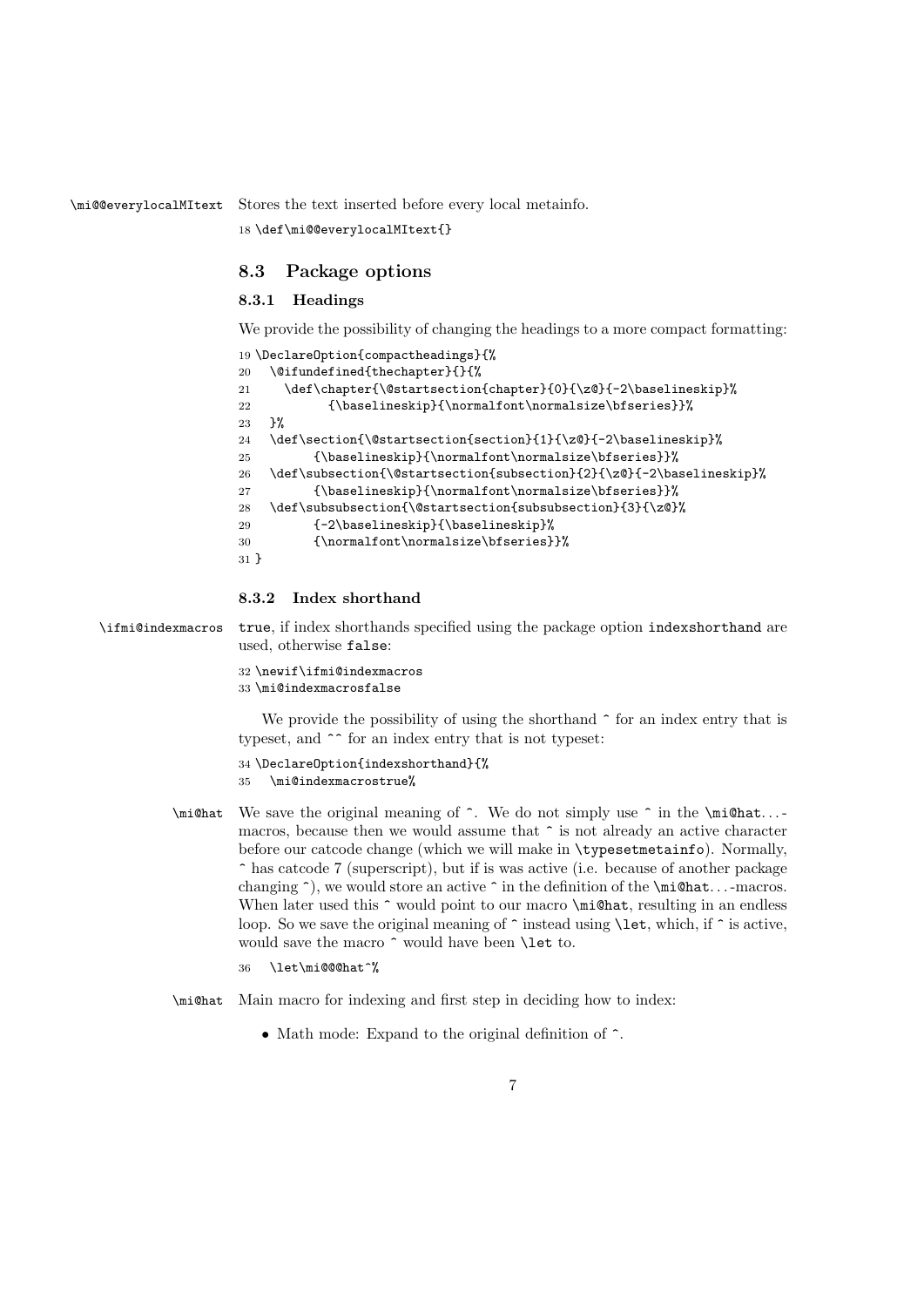• Otherwise: Check the next token using \mi@hat@.

```
37 \def\mi@hat{%
38 \ifmmode%
39 \expandafter\mi@@@hat%
40 \else%
41 \expandafter\futurelet\expandafter\@tempa\expandafter\mi@hat@%
42 \fi%<br>43 }
43 }
```
- \mi@hat@ Second step in deciding how to index. We know that we are not in math mode. The token following the hat has been prefetched and stored in \@tempa. (it has not been read yet)
	- A second hat (^): Check the next token using \mi@hat@twohats.
	- Opening brace: Typeset the index word and index it using it \mi@indextypeset.
	- Otherwise: Display an error, as  $\hat{ }$  must be followed by a parameter in braces.

```
44 \def\mi@hat@{%
45 \ifx\@tempa\mi@hat%
46 \expandafter\mi@hat@twohats%
47 \else\ifx\@tempa\bgroup%
48 \expandafter\expandafter\expandafter\mi@indextypeset%
49 \else%
50 \mi@hat@errbrace%
51 \tilde{i}'52 }
```
\mi@hat@twohats First step in deciding how to index a word not typeset. We know we have two hats in a row  $(\hat{\ }^{\bullet})$ , but the second hat is not read yet (only prefetched using \futurelet). Therefore we gobble it using #1.

```
53 \def\mi@hat@twohats#1{%
54 \futurelet\@tempa\mi@hat@twohats@%
55\,
```
\mi@hat@twohats Second step in deciding how to index a word not typeset. We know we have two hats in a row, both read. The token following the two hats has been prefetched and stored in \@tempa.

> Note that we could skip this step and simpy expand to \index, letting \index take care that a proper parameter follows.

```
56 \def\mi@hat@twohats@{%
57 \ifx\@tempa\bgroup%
58 \expandafter\index%
59 \else%
60 \mi@hat@errbrace%
61 \overline{\forall}62 }
```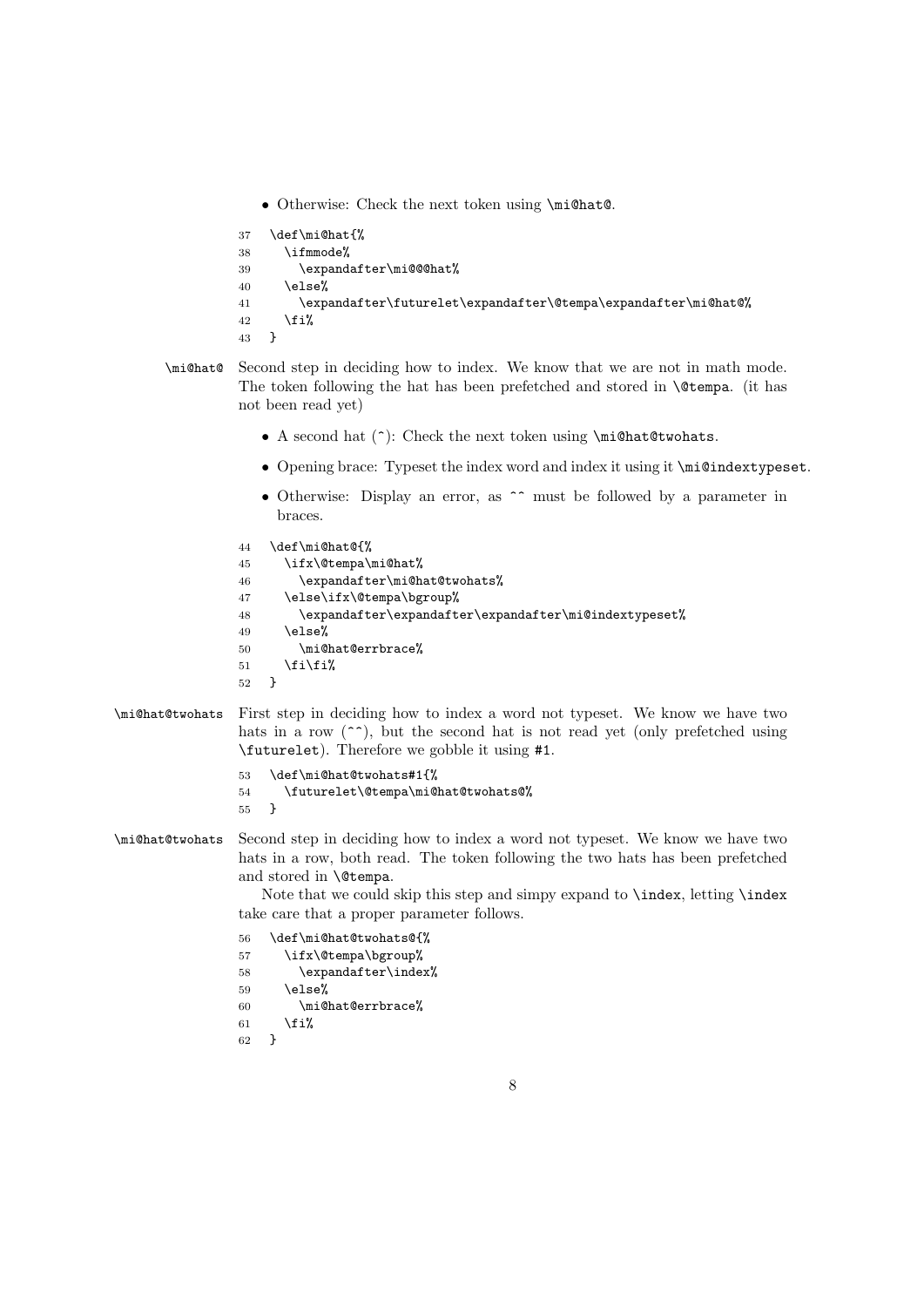```
\mathcal{L} \mi@indextypeset \{word\}. Typesets \{word\} and indexes it using
                \index.
                63 \def\mi@indextypeset#1{%
                64 #1\index{#1}%
                65 }
\mi@hat@errbrace Error handling when a ^ or ^^ is not followed by a left brace.
                66 \def\mi@hat@errbrace{%
                67 \PackageError{metainfo}{'\string^' or '\string^\string^' not %
                68 followed by a left brace}\@ehc%
                69 }
                   End of \DeclareOption{index}:
                70 }
                8.3.3 Other options
```

```
71 \DeclareOption{listlocalmetainfo}{%
72 \def\mi@@firstlocalMItext{%
73 \begin{itemize}%
74 }%
75 \def\mi@@lastlocalMItext{%
76 \end{itemize}%
77 }%
78 \def\mi@@everylocalMItext{%
79 \item\relax%
80 }%
81 }
```
82 \ProcessOptions\relax

### 8.4 Internal environments and macros

### 8.4.1 General definitions and flags

Strategy for dealing with catcode changes At the beginning of the processing, the catcodes are changed as follows:<br> $\hat{M}$  13 (active), set in \mi@active

- 13 (active), set in  $\mid$ M i@activenewline
- % 13, set in \mi@emptyactivepercent
- { 12 (other), set in \mi@otherbraces
- } 12, set in \mi@otherbraces
	- 13, optionally set in \mi@activehat

If any macro changes the catcodes of these characters, it must reset them to these values after processing. If any macro needs the braces { and } for parameter grouping, it should use the macro \mi@normalbraces to change the catcodes accordingly.

\ifmi@firstlocalMI true if this is the first local metainfo, otherwise false. Used to insert \mi@@firstlocalMItext and \mi@@lastlocalMItext.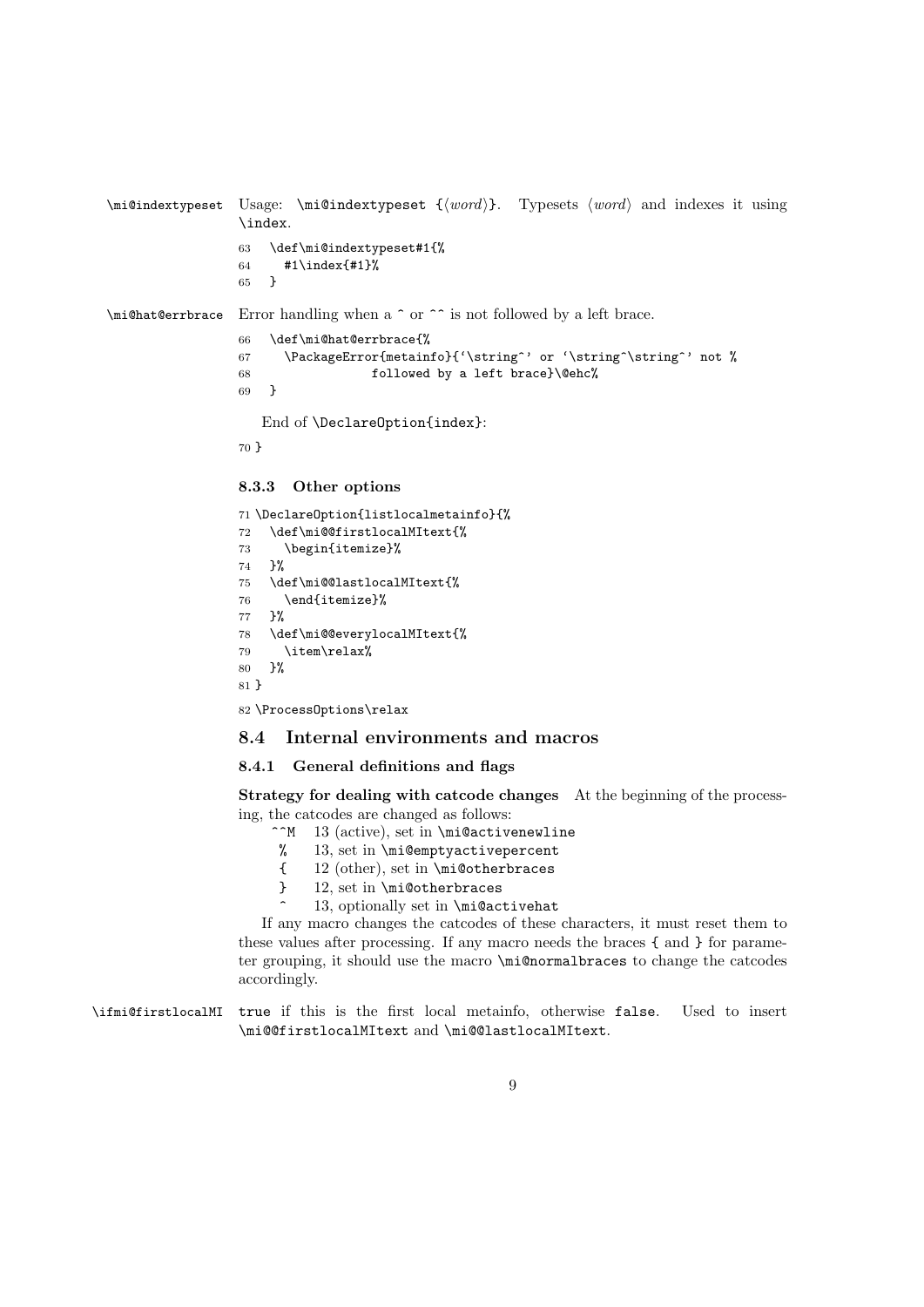```
83 \newif\ifmi@firstlocalMI
84 \mi@firstlocalMItrue
```
#### 8.4.2 Modes

Three modes of processing exist:

Skipping text Text is skipped line after line. If two percent signs are found at the beginning of a new line, a local metainfo is begun and the mode changed to 'Typesetting a metainfo'.

Main macro: \mi@skiplines.

- Beginning metainfo The appropriate heading is typeset and the remaining line of text skipped. The mode is then changed to 'Typesetting a metainfo'. Main macro: \mi@checkbeginMI.
- Typesetting a metainfo The text is typeset. If a line does not start with a percent sign, the metainfo is done. The mode is then changed to 'Skipping text'.

Main macro: \mi@typesetMI.

- \mi@skiplines Main macro. Skips lines and checks the first token of a line (stored in #1) for two special cases:
	- 1. A percent sign %: We check if it starts a local metainfo using \mi@checkbeginlocalMI.
	- 2. A control sequence: We check if it starts a new metainfo using \mi@checkbeginMI.

```
85 \def\mi@skiplines#1{%
86 \ifx#1\mi@percentempty%
```
A percent sign: We check if it starts a local metainfo.

```
87 \expandafter\mi@checkbeginlocalMI%
```

```
88 \else\ifcat\noexpand#1\relax%
```
A control sequence: We check if it starts a new metainfo.

```
89 \expandafter\expandafter\expandafter\mi@checkbeginMI%
```
90 \else%

Anything else: We skip it and the remaining line of text. Note that it could be a line ending ( $\sim$ M), so it may be possible that we gobble only #1, which will be re-inserted into the stream below. That way we do not have to check if #1 is a line ending.

91 \expandafter\expandafter\expandafter\mi@gobbletolineend%  $92 \quad \text{ififif?}$ 

We always insert the first token of a line back into the stream, even though it is not necessary for \mi@checkbeginlocalMI. But as normally most of the lines of a text will be skipped, we optimize for this case.

93 #1% 94 }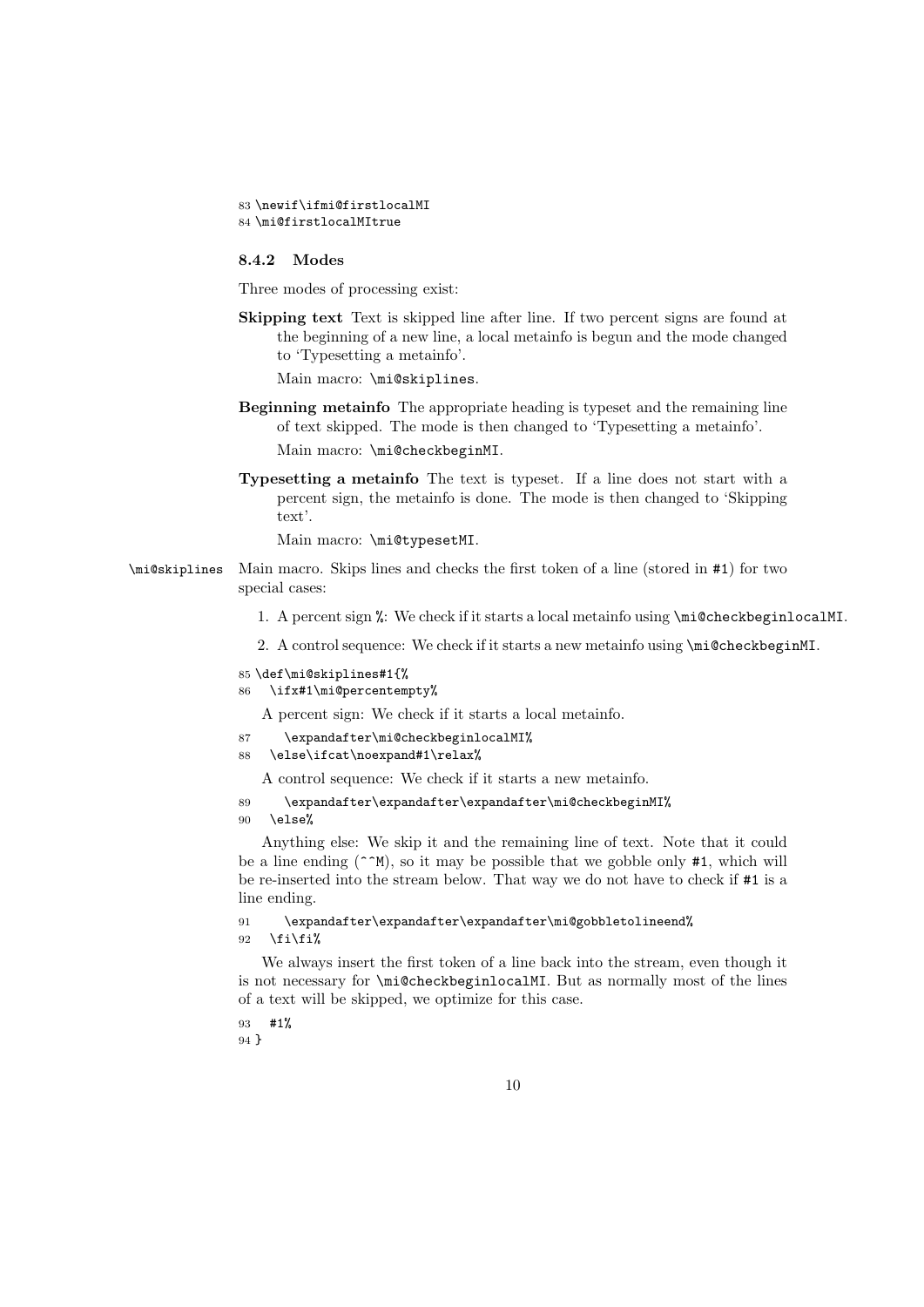```
The following macros require \hat{\ }M to be active:
                           95 \bgroup
                           96 \catcode'\^^M=\active%
           \mi@typesetMI Prepares the typesetting of a metainfo.
                           97 \gdef\mi@typesetMI{%
                           98 \mi@normalbraces%
                               Every CR we check if the next line continues the metainfo using \mi@typesetMI@checkend.
                           99 \let^^M\mi@typesetMI@checkend%
                               Now we start typesetting the text. We let TEX take completely control instead
                           of reading one line after the other; we will regain control at the end of each line
                           using our redefinition of ^^M.
                          100 \ignorespaces%
                          101 }
 \mi@typesetMI@checkend Called at a carriage return. If the token after the CR is equals to \mi@percentempty,
                           the next line starts with a \chi, thus continuing the metainfo. Otherwise, the metainfo
                           is finished.
                          102 \long\gdef\mi@typesetMI@checkend#1{%
                          103 \ifx#1\mi@percentempty%
                               The next line continues the comment. We check for an empty line:
                          104 \expandafter\mi@typesetMI@checkend@%
                          105 \else%
                               The next line finishes the comment:
                          106 \mi@otherbraces%
                          107 \let^^M\@empty%
                          108 \expandafter\mi@skiplines\expandafter#1%
                          109 \fi%
                          110 }
\mathcal{L}_{\text{w}} Checkend Checks if a \cap (CR) follows immediately after the %. Then we insert a \par. Note
                           that any spaces between the % and the CR are automatically skipped by using a
                           non-delimited parameter.
                          111 \long\gdef\mi@typesetMI@checkend@#1{%
                          112 \ifx#1\mi@typesetMI@checkend%
                          113 \par\expandafter\mi@typesetMI@checkend%
                          114 \else%
                               We assume the line is \frac{\partial}{\partial t} \langle text \rangle instead of \frac{\partial}{\partial t} \langle text \rangle, thus we insert back a space
                           that was skipped before:
                          115 \space%
                          116 \expandafter#1%
                          117 \fi%
```

```
118 }
```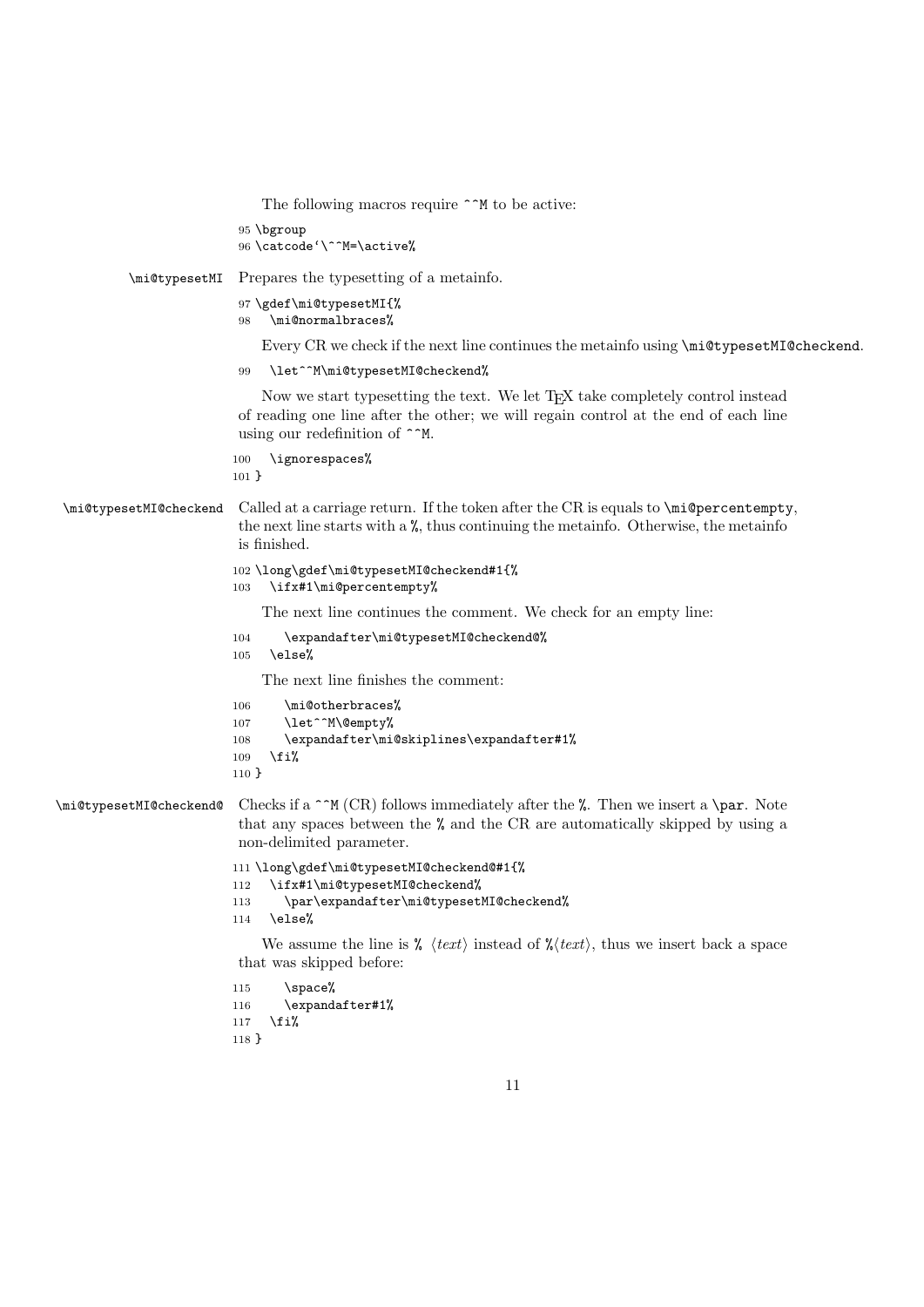$\in$ CheckbeginMI Usage:  $\mid$ CheckbeginMI $\langle cs \rangle$ .

First step in the check for the begin of a metainfo: Checks if  $\langle cs \rangle$  is a control sequence that can begin a metainfo.

119 \gdef\mi@checkbeginMI#1{%

Handle \end:

- 120  $\it \iint x#1\end{math}$
- 121 \expandafter\mi@checkdocumentend%

122 \else%

We check if  $\langle cs \rangle$  is a relevant control sequence. (these are stored in \mi@@MIbeginnings) Then we use \mi@checkbeginMI@ to evaluate the result:

```
123 \def\@tempa##1#1##2\@nil{\mi@checkbeginMI@{##2}#1}%
124 \expandafter\expandafter\expandafter\@tempa%
125 \expandafter\mi@@MIbeginnings\expandafter#1%
126 \expandafter\@nil%
127 \fi%
128 }
```
\mi@checkbeginMI@ Support macro for \mi@checkbeginMI. Checks if #2 is a relevant control sequence by checking if #1 is empty (false) or not (true).

```
129 \gdef\mi@checkbeginMI@#1#2{%
130 \ifx^^M#1^^M%
```
Not a relevant control sequence: Skip till the end of the line.

131 \expandafter\mi@gobbletolineend%

132 \else%

A relevant control sequence. If there has been any local metainfo before this macro, we finish it by inserting \mi@@lastlocalMItext:

133 \ifmi@firstlocalMI\else\mi@@lastlocalMItext\fi%

We restore all character catcodes except for  $\hat{m}$ , which we use to continue processing after the control sequence in question has been executed: (this is the reason a heading must appear on a single line, as otherweise ^^M is executed more than once)

```
134 \let^^M\mi@checkbeginMI@@%
135 \mi@normalbraces%
136 \mi@normalpercent%
```
In any case, a local metainfo following this macro is the first, so we set the flag accordingly:

```
137 \mi@firstlocalMItrue%
138 \expandafter#2%
139 \fi%
140 }
```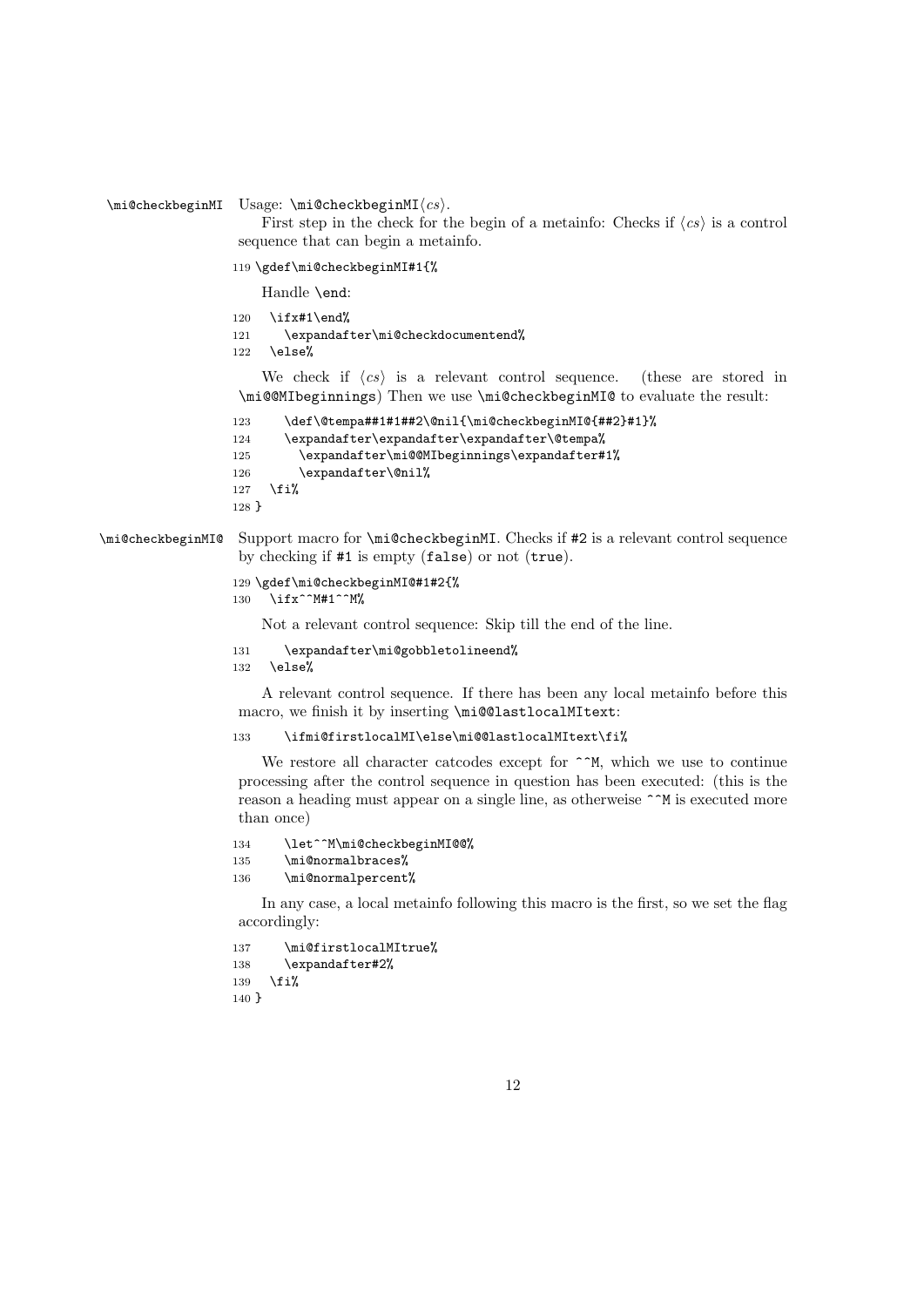```
\mi@checkbeginMI@@ Support macro for \mi@checkbeginMI@. Is called via ^^M at the end of a line.
                       141 \gdef\mi@checkbeginMI@@{%
                       142 \let^^M\@empty%
                       143 \mi@otherbraces%
                       144 \mi@emptyactivepercent%
                       145 \mi@checkbeginMI@@@%
                       146 }
                       147 \egroup
  \mi@checkbeginMI@@@ Support macro for \mi@checkbeginMI and the second step in the check for the
                        begin of a metainfo: Checks if the line after the control sequence begins with a
                        percent sign.
                       148 \def\mi@checkbeginMI@@@#1{%
                       149 \ifx#1\mi@percentempty%
                           A percent sign: It starts a metainfo. Change to metainfo.
                       150 \qquad \text{par\textdegree}151 \expandafter\mi@typesetMI%
                       152 \else%
                           Anything else: No metainfo follows. Ignore it.
                       153 \expandafter\mi@skiplines\expandafter#1%
                       154 \fi%
                       155 }
\langle\mathcal{C}\rangle \mi@checkbeginlocalMI Usage: \mi@checkbeginlocalMI\langle\mathcal{C}\rangle\langle dummy \rangle is the result of an optimization of \midmi@skiplines. (see above)
                       156 \def\mi@checkbeginlocalMI#1#2{%
                       157 \ifx#2\mi@percentempty%
                           A percent sign: It starts a local metainfo. Change to metainfo.
                       158 \par%
                       159 \ifmi@firstlocalMI\mi@@firstlocalMItext\fi%
                       160 \mi@@everylocalMItext%
                           We have begun to typeset the local metainfo, therefore we take note that any
                        local metainfo following this one is not the first.
                       161 \mi@firstlocalMIfalse%
                       162 \expandafter\mi@typesetMI%
                       163 \else%
                           Anything else: No, it is just a simple comment. Ignore it.
                       164 \expandafter\mi@gobbletolineend\expandafter#2%
                       165 \fi%
                       166 }
\mi@checkdocumentend Checks if the \end just read ends the document environment.
                       167 \def\mi@checkdocumentend{%
```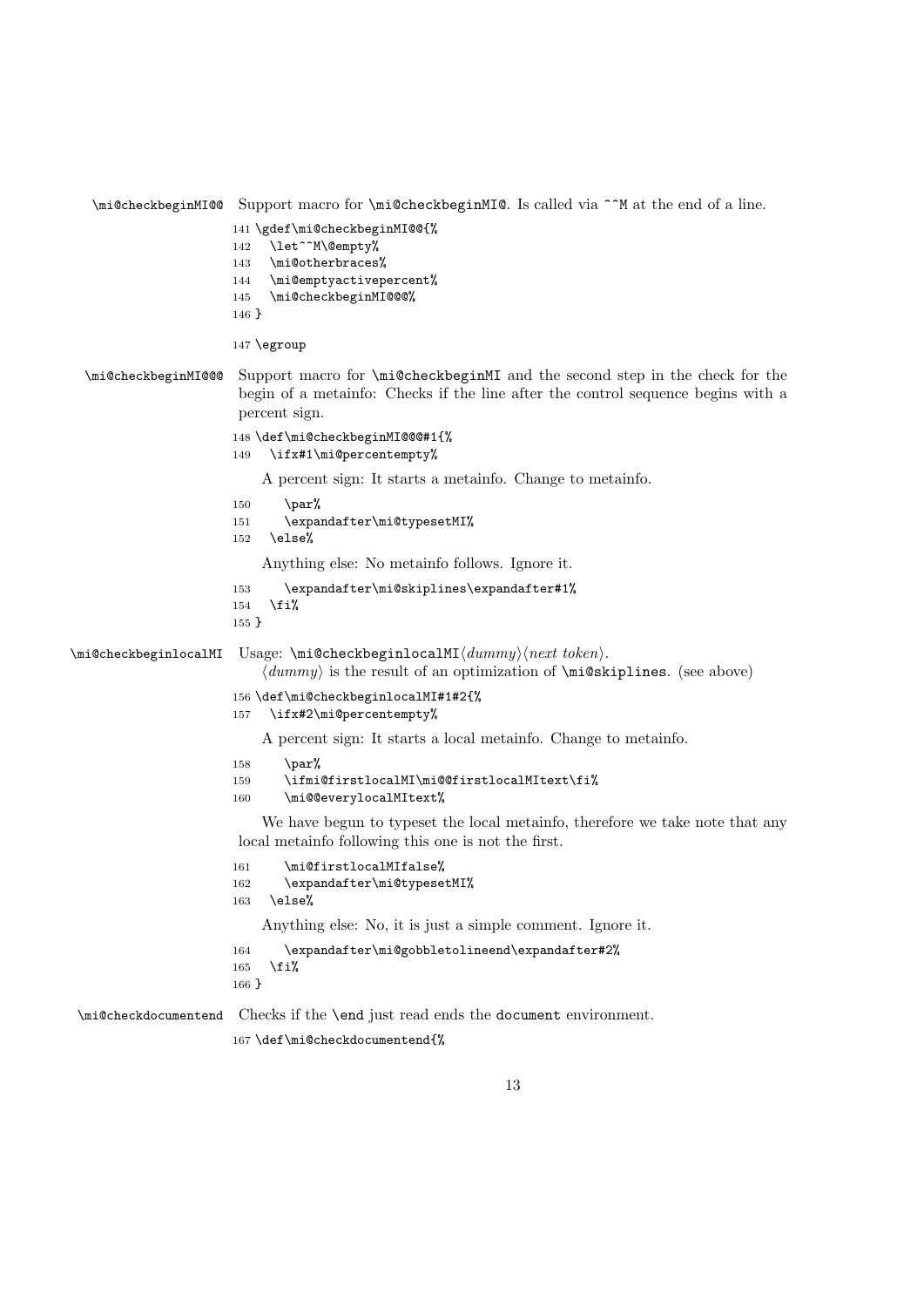We change the catcodes of braces back to normal in order to get the name of the environment as the only parameter of \mi@checkdocumentend@ and not only the opening brace.

```
168 \mi@normalbraces%
169 \mi@checkdocumentend@%
170 }
```
\mi@checkdocumentend@ Support macro for \mi@checkdocumentend.

```
171 \def\mi@checkdocumentend@#1{%
```

```
172 \def\@tempa{#1}%
```
173 \ifx\@tempa\mi@textdocument%

If there has been any local metainfo before this macro, we finish it by inserting \mi@@lastlocalMItext:

```
174 \ifmi@firstlocalMI\else\mi@@lastlocalMItext\fi%
```
- 175 \expandafter\mi@gobbletolineend@any\expandafter\endinput% 176 \else%
- 

As are not done yet, we better set the catcode of braces to 'letter':

```
177 \mi@otherbraces%
178 \expandafter\mi@skiplines%
```
- 179 \fi%
- 180 }

\mi@textdocument The text 'document' for \mi@checkdocumentend.

181 \def\mi@textdocument{document}

```
\mi@percentempty
```
182 \def\mi@percentempty{\@empty}

### 8.4.3 Gobbling text

183 \bgroup 184 \catcode'\^^M=\active%

\mi@gobbletolineend Gobbles up any text till the end of the line. Continues with \mi@skiplines. (specialization of \mi@gobbletolineend@any)

```
185 \gdef\mi@gobbletolineend{%
186 \mi@gobbletolineend@any\mi@skiplines%
```

```
187 }
```
 $\in$   $\mathbb{Q}$  and  $\in$   $\mathbb{Q}$  any  $\in$   $\mathbb{Q}$   $\in$   $\mathbb{Q}$   $\in$   $\mathbb{Q}$   $\in$   $\mathbb{Q}$   $\in$   $\mathbb{Q}$   $\in$   $\mathbb{Q}$   $\in$   $\mathbb{Q}$   $\in$   $\mathbb{Q}$   $\in$   $\mathbb{Q}$   $\in$   $\mathbb{Q}$   $\in$   $\mathbb{Q}$   $\in$   $\mathbb{Q}$   $\in$   $\mathbb{Q}$   $\in$ Gobbles up any text till the end of the line. Continues with  $\langle macro\rangle$ . The macro is long in case the line (stored in #2) contains a \par.

```
188 \long\gdef\mi@gobbletolineend@any#1#2^^M{%
189 #1%
190 }
191 \egroup
```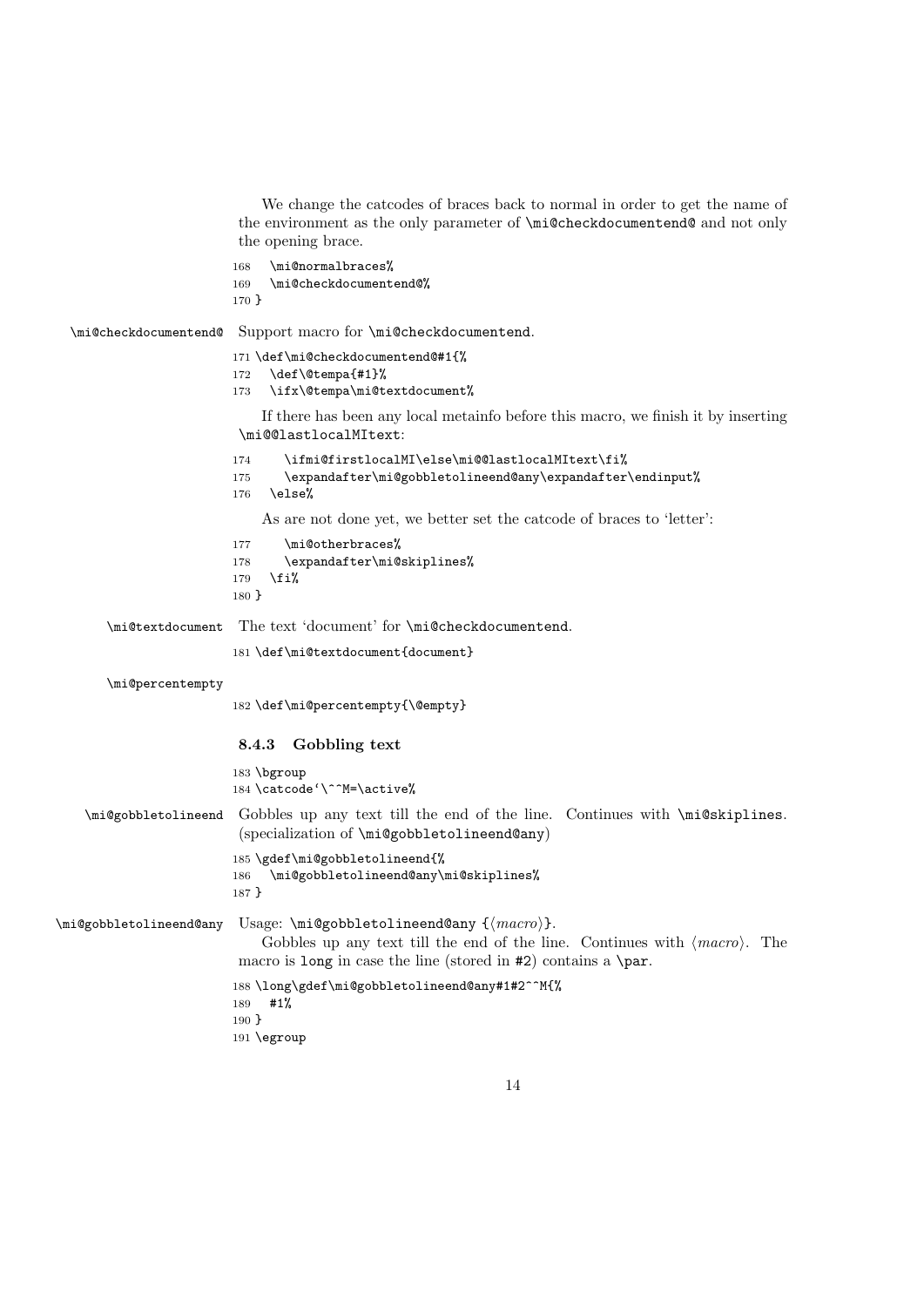#### 8.4.4 Catcode changes

We define the macros for changing catcodes:

```
\mi@activenewline
   \mi@verbatimnewline 192\bgroup
\mi@emptyactivepercent
         \mi@activehat
                            We use \vert as the comment character as we make % active:
                       193 \catcode'\|=14 %
                       194 \catcode'\^^M=\active%
                       195 \catcode'\%=\active|
                       196 \gdef\mi@activenewline{|
                       197 \catcode'\^^M=\active|
                       198 \let^^M\@empty|
                       199 }|
                       200 \gdef\mi@verbatimnewline{|
                        201 \catcode'\^^M=\active|
                        202 \def^^M{\par\@gobbletwo}|
                       203 }|
                       204 \gdef\mi@emptyactivepercent{|
                        205 \catcode'\%=\active|
                        206 \let%\mi@percentempty|
                       207 }|
                       208 \catcode'\^=\active|
                       209 \gdef\mi@activehat{|
                       210 \catcode'\^\active|
                       211 \let^\mi@hat|
                       212 }|
                       213 \egroup
     \mi@normalpercent
                       214 \def\mi@normalpercent{%
                       215 \catcode'\%=14 %
                       216 }
       \mi@otherbraces
                       217 \def\mi@otherbraces{%
                       218 \catcode'\{=12 %
                       219 \catcode'\}=12 %
                       220 }
      \mi@normalbraces
                       221 \def\mi@normalbraces{%
                        222 \catcode'\{=1 \%223 \catcode'\}=2 %
                       224 }
```